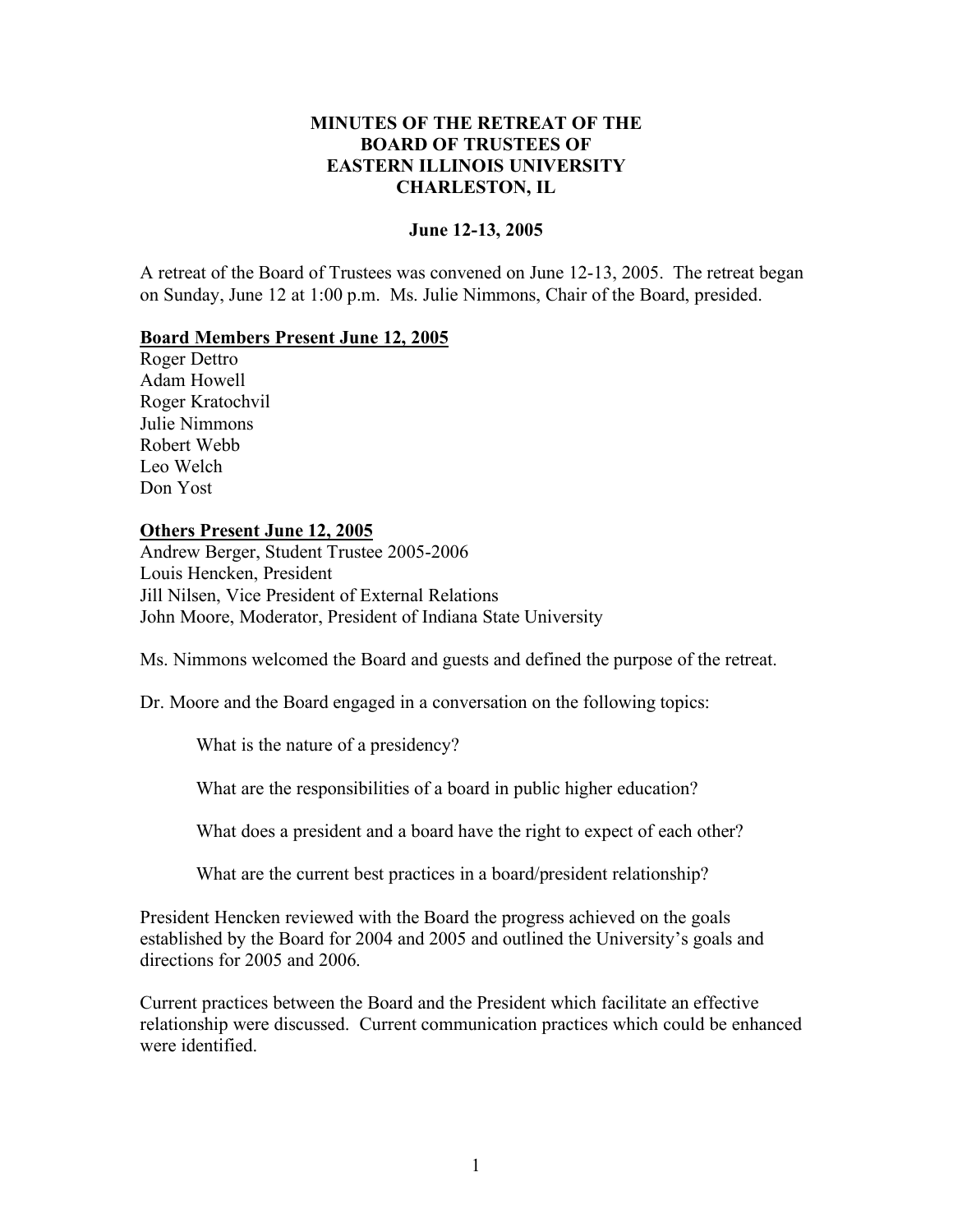Dinner was served Sunday evening for those present at the meeting. Also, the President's Council attended the dinner.

The retreat reconvened Monday morning at 8:30 a.m.

## **Board Members Present June 13, 2005**

Adam Howell Roger Kratochvil Julie Nimmons Robert Webb Leo Welch Don Yost

# **Others Present June 13, 2005**

Mr. Andrew Berger, Student Trustee 2005-2006

- Mr. Louis Hencken, President
- Mr. Jeff Cooley, Vice President of Business Affairs and Treasurer, Board of Trustees
- Dr. Blair Lord, Vice President of Academic Affairs
- Dr. Dan Nadler, Vice President of Student Affairs
- Dr. Jill Nilsen, Vice President of External Relations
- Mr. Joe Barron, General Counsel
- Ms. Judy Gorrell, Executive Secretary to the President and Assistant Secretary, Board of Trustees
- Ms. Cynthia Nichols, Director of Civil Rights and Diversity
- Mr. Brad Ingram, Board Counsel

Dr. John Moore, Moderator, President Emeritus of Indiana State University

The Board generated the following ideas in response to questions posed by Dr. Moore.

What does the Board have a right to expect of the President? To be kept informed; to make sure that all policies are observed, don't make up rules and regulations that are contrary to Board policy; honesty; someone who is going to work hard at fundraising both public (working with legislators) and private (working with donors); leadership; good communication with all shareholders; competency; belief in goals and objectives of the Board; cooperative; work with all University communities (students, faculty, staff) to further the goals and welfare of the University; effectively carry out the duties of running the institution; being the public face for the institution and to represent it whether in times of pride or ridicule; loyalty; trust; respect; put together a cabinet to run the University; good rapport with faculty and students; function for the betterment of the institution as opposed to building a resume; good work ethics; sense of community spirit for the whole university and not just his own special interest; follow through with stated goals and expectations of the President's work objectives; attentiveness; care in dealing with all facets of the university community; care in dealing with local/regional officials; establishing and maintaining relationships at the state level; vision for the University; future positioning of the University.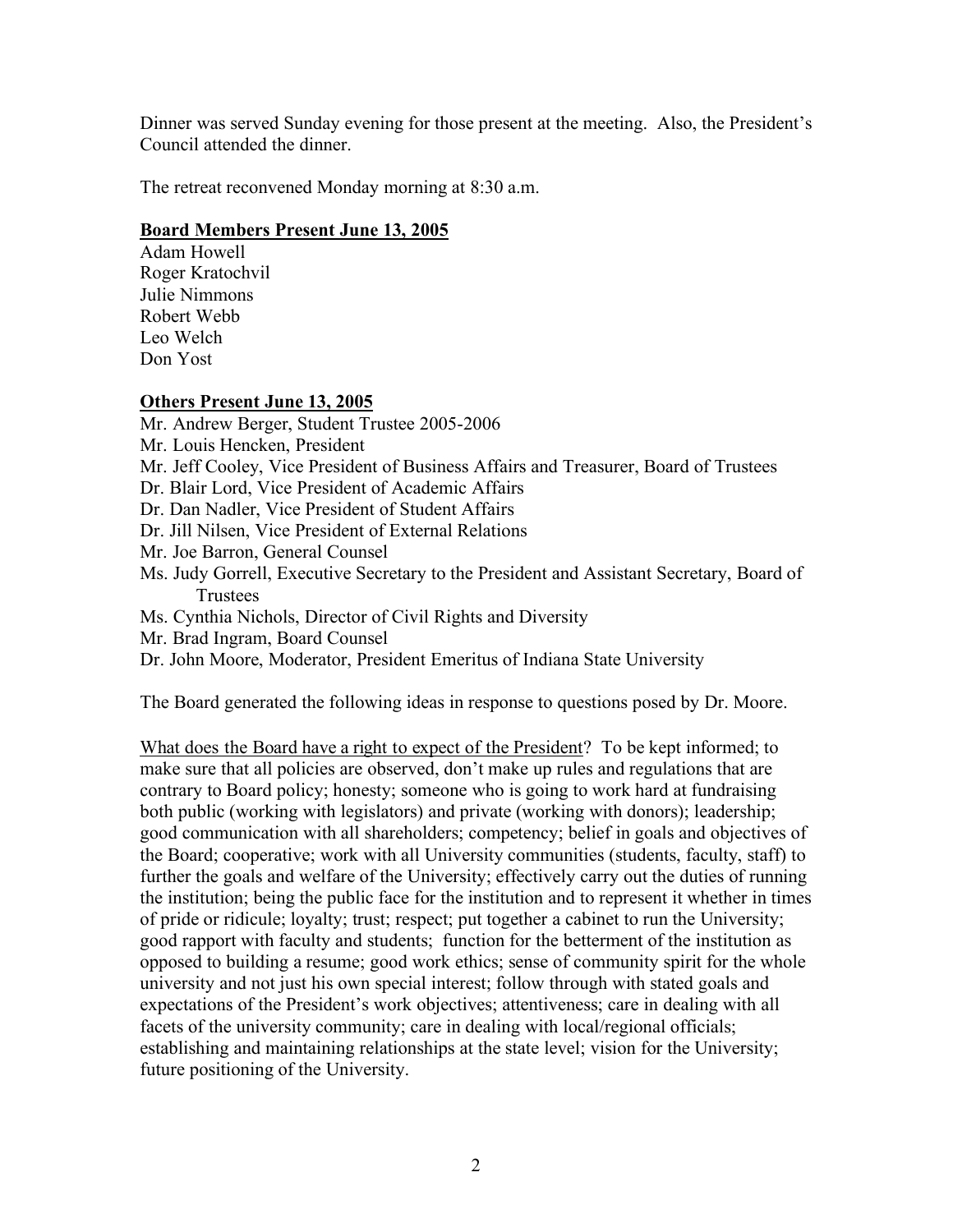What does the President have a right to expect of the Board? Support (public); help in setting direction of the University – mission; let administrative team "run" the University – do not micromanage – a fine line between listening to concerns (opinions) of constituents and telling President to "do" these issues; trust; honesty; dedication; support; informed and knowledgeable regarding all issues being voted on by the Board; evaluate itself and the President's performance on a regular basis; promote the goals and general welfare of the institution; make decisions in the best interest of the institution with a cooperative attitude with the President or let the President know what is done wrong to help correct the problem so the institution can move forward; loyalty; support to show a level of cooperation to work together to reach goals of the University; never to discuss with Board any subject matter except for Board Chair; mutual respect; be involved in fund-raising; communicate; function for the well-being of the institution; remember you serve the public trust; respect of his ability to recommend action items that have been well thought out; ability to disagree and move on to another day; preparations for meetings; attendance at meetings; willingness to participate in University events; understanding of role of Board member -- and state guidelines.

What do Trustees have a right to expect of each other? Listen to everyone's opinions; prepare for Board meetings, read materials that are sent; mutual respect; mutual trust; open communications; loyalty; commitment to the institution; trustees should expect a cooperative and respectful attitude towards one another; ask questions and seek answers when there is confusion; to be open with each other, to be willing to discuss issues with each other; respect for one's opinions; never to publicly embarrass a fellow board member or the university; to work objectively to do what is best for the university; to follow and uphold our required duties; be willing to generate a consensus; utilize the principle of compromise; ability to work together and operate continually even those you do not agree with, the majority of four members in unison will dictate policy (majority); attendance of meetings; voice/opinion to be heard; participation in discussions.

What current practices (i.e. attitudes and behaviors) are facilitating an effective relationship and therefore should be continued? Transparency in communications and sharing information; willingness to accept and consider suggestions; most of the "best" practices in the power point presentation are being utilized; what I gather from discussion is that the Board and the President seem to have a partnership relationship unlike the pyramid model discussed earlier. This appears to be working because both parties seem to know and understand each other's roles and respect one another; a good working relationship between the Board and the President, a solid level of reciprocated trust between Board and President; we appear to understand and respect our roles; we, (Board and President) put what is best for the institution first; Communication is very effective between the President's Council and the Board; personal relationships are established between the President's Council and the Board; sharing of information, proactive style; open communication between Board and President; asking questions if unclear about BOT protocols; a genuine care about EIU that all BOT members possess; committee meetings; monthly memos/packets; social gathering before meeting.